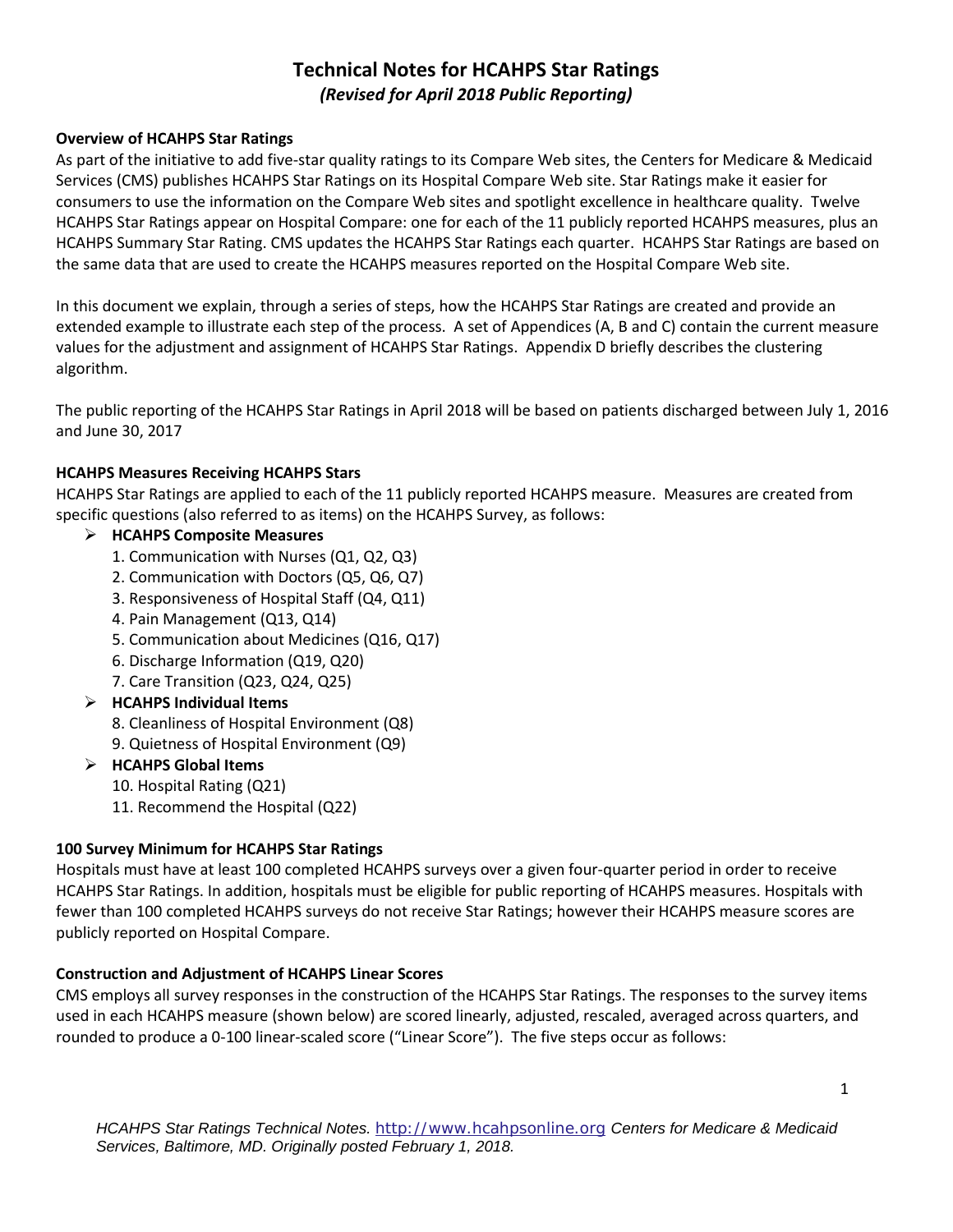#### **One: Linear scoring**

The Linear Score used in HCAHPS Star Ratings is closely related to the "top-box," "middle-box" and "bottom-box" scores publicly reported on the Hospital Compare Web site. Please note that neither screener (10, 12, 15, and 18) nor "About You" (26-32) items are converted to linear scores.

Individual responses to the HCAHPS Survey are scored as follows:

### **For items 1-9, 11, 13-14, and 16-17:**

 $\triangleright$  "Never" = 1; "Sometimes" = 2; "Usually" = 3; and "Always" = 4

**For items 19 and 20:** 

 $\triangleright$  "No" = 0; and "Yes" = 1

**For item 21:**

 $\triangleright$  Hospital Rating "0" = 0; Hospital Rating "1" = 1; Hospital Rating "2" = 2 ... Hospital Rating "10" = 10 **For item 22:**

```
\triangleright "Definitely No" = 1; "Probably No" = 2; "Probably Yes" = 3; and "Definitely Yes" = 4
```
### **For items 23, 24, and 25:**

 $\triangleright$  "Strongly Disagree" = 1; "Disagree" = 2; "Agree" = 3; and "Strongly Agree" = 4

The item responses are averaged at the hospital level to form the hospital-level mean for each measure.

### **Two: Adjustment of HCAHPS linear scores**

CMS applies adjustments for the effects of patient mix, survey mode, and quarterly weighting through a series of steps, as follows.

First, CMS applies patient-mix adjustment (PMA) to quarterly HCAHPS scores to account for the tendency of certain patient sub-groups to respond more positively or negatively to the HCAHPS Survey. PMA enables fair comparisons across hospitals by adjusting hospital scores as if all hospitals had an identical mix of patient characteristics. The patientmix adjustment table can be found in Appendix A, Table 1. Appendix A, Table 2 contains the national means for patientmix variables. These adjustments are applied to HCAHPS scores on the scale shown above. These values are shown for each answer option on the survey instrument. Additional information about the application of the HCAHPS patient-mix adjustments, including the definition of the PMA factors, can be found in the documents on the HCAHPS On-Line Web site, [www.hcahpsonline.org,](http://www.hcahpsonline.org/) under the *"Mode & Patient-Mix Adj"* button.

Second, HCAHPS quarterly scores are adjusted for the effect of mode of survey administration (mail, telephone, mixed mode or Interactive Voice Response). CMS derived the survey mode adjustments from a large-scale, randomized mode experiment. The mode adjustments are included in Appendix B. Similar to PMA, these adjustment are applied on the original scale shown on the HCAHPS survey instrument for each measure. For detailed information about the mode experiment and survey mode adjustment, please see [www.hcahpsonline.org.](http://www.hcahpsonline.org/)

If the measure is a multi-item composite, averaging of items within composites takes place at this point.

#### **Three: Rescaling of HCAHPS linear adjusted scores**

Each adjusted HCAHPS linear measure score on the original scale (shown above) is then transformed into a 0-100 linearscaled score using the following conversion:

The PMA- and mode-adjusted hospital-level measure mean, **M**, minus the lowest possible response to the measure, **R**, divided by the highest possible response to the measure, **K**, minus the lowest response, R. An example follows:

$$
100*\frac{M-R}{K-R}
$$

2

*HCAHPS Star Ratings Technical Notes.* [http://www.hcahpsonline.org](http://www.hcahpsonline.org/) *Centers for Medicare & Medicaid Services, Baltimore, MD. Originally posted February 1, 2018.*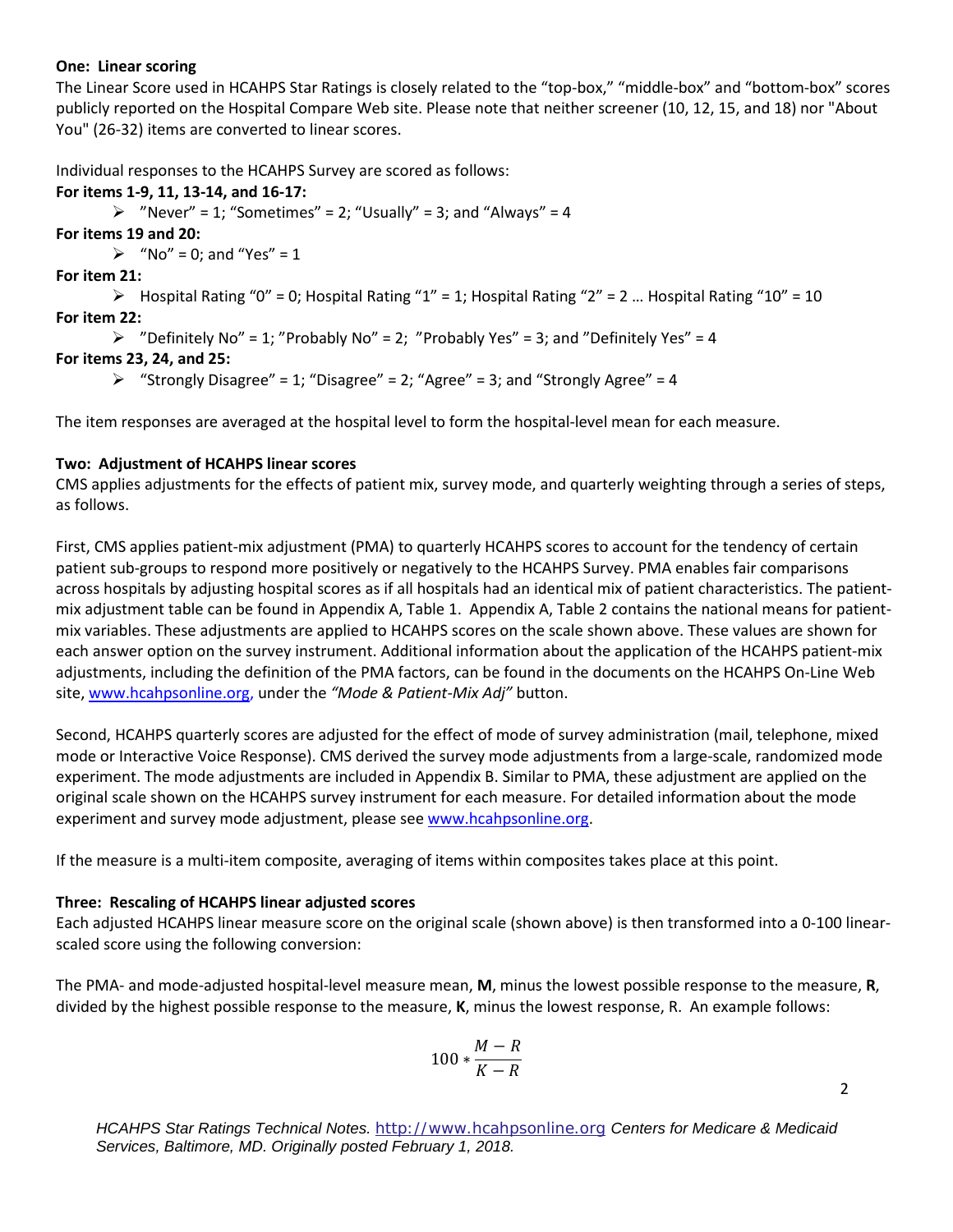### **Four: Weighted Average of Quarters of HCAHPS linear scores**

The four-quarter averages of HCAHPS linear scores are weighted proportionately to the number of eligible patients seen by the hospital in each quarter of the reporting period. Specifically, each quarter's score has a quarterly weight equal to that quarter's eligible discharge size divided by the total eligible discharge size for the four quarters that make up the reporting period.

### **Five: Rounding of HCAHPS linear scores**

The four-quarter averages of HCAHPS linear scores are rounded to integer values (whole numbers) using standard rounding rules, as follows:

If the unrounded four-quarter average is less than [X.5], then round down to nearest whole integer. If the unrounded four-quarter average is equal to or greater than [X.5], then round up to nearest whole integer.

### **An example of the calculation of an HCAHPS Linear Score**

The following is an example of the construction and adjustment of an HCAHPS linear score.

### **Step 1: Linear scoring**

For a single quarter from Hospital A, 5 patients responded by telephone to HCAHPS Survey Cleanliness item (item 8) as follows: 4, 4, 3, 2, and 4. The mean of these responses is **3.4**.

### **Step 2: Adjustment of HCAHPS linear scores**

This hospital has a total patient-mix adjustment of **-0.038** and a telephone mode adjustment of **-0.072** (as found in the Appendices that follow).

Patient-mix adjustment applied: 3.4 – 0.038 = **3.362** Phone mode adjustment applied: 3.362 – 0.072 = **3.29** (M) Cleanliness has a maximum response of 4 (K) and a minimum response of 1 (R).

### **Step 3: Rescaling of HCAHPS linear scores**

To put this score into the 0-100 scale:  $100*(3.29 - 1) / (4 - 1) = 76.33$ Thus, **76.33** is the quarterly Linear Mean Score for Cleanliness for Hospital A.

#### **Step 4: Weighted Average of Quarters of HCAHPS linear scores**

The four-quarter averages of HCAHPS linear scores are weighted proportionately to the number of eligible patients seen by the hospital in each quarter of the reporting period. For instance; a hospital has the following scores and numbers of eligibles for the four quarters in a reporting period:

Q1: 72.35, 4 eligibles; Q2: 67.26, 7 eligibles; Q3: 75.94, 8 eligibles; Q4: 76.33, 5 eligibles.

$$
4 + 7 + 8 + 5 = 24
$$
 total eligibles  
\n $(72.35 * (\frac{4}{24})) + (67.26 * (\frac{7}{24})) + (75.94 * (\frac{8}{24})) + (76.33 * (\frac{5}{24})) = 72.89$  four quarter average

#### **Step 5: Rounding of HCAHPS linear scores**

Four-quarter averages of HCAHPS linear scores are rounded to integer values using standard rounding rules, as follows:

72.89: .89 is greater than .5; so the linear score is rounded up to the next integer, 73.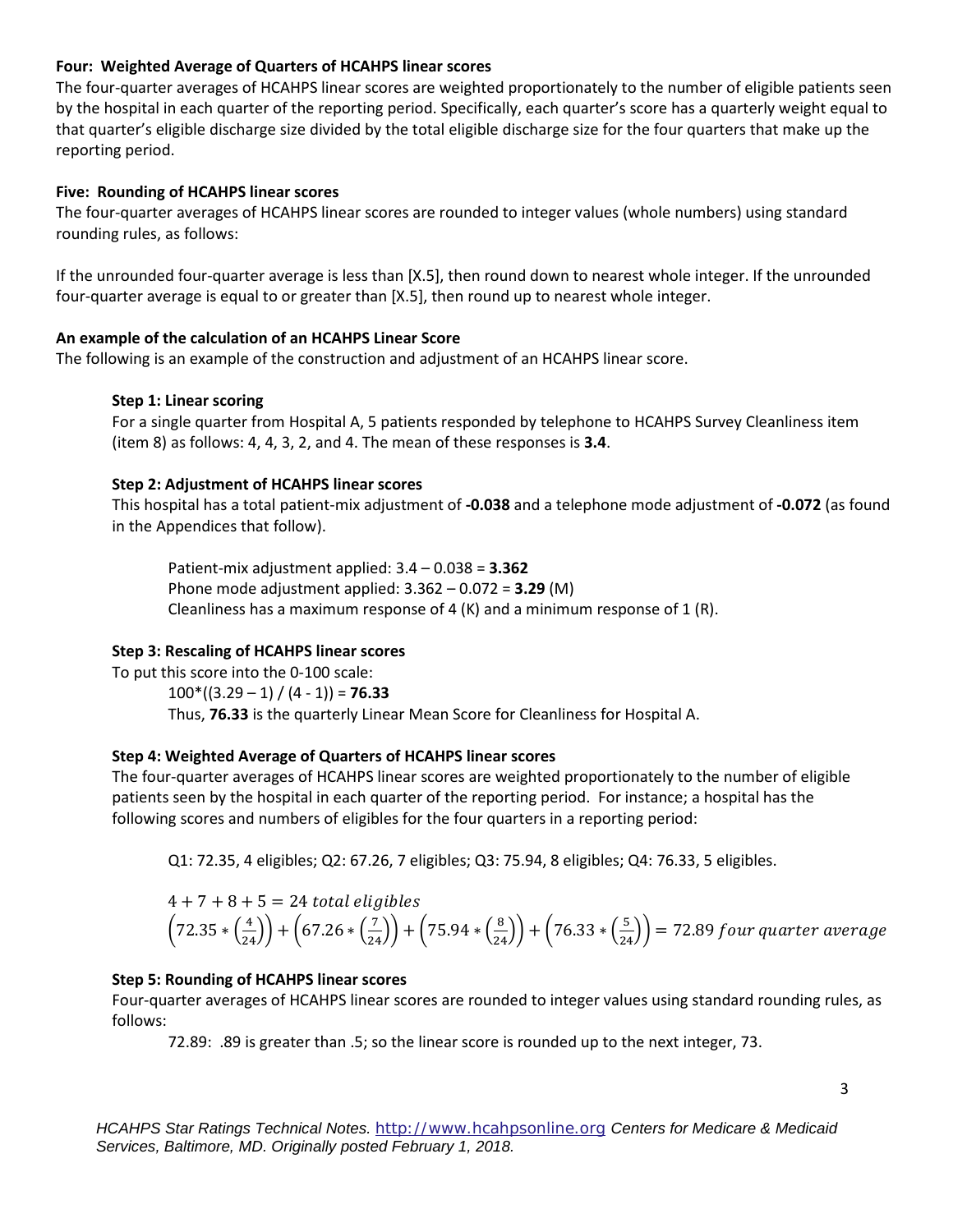### **Conversion of Linear Scores into HCAHPS Star Ratings for the 11 HCAHPS Measures**

Next, CMS assigns 1, 2, 3, 4, or 5 whole stars (only whole stars are assigned; partial stars are not used) for each HCAHPS measure by applying statistical methods that utilize relative distribution and clustering.

The Star Rating for each of the 11 HCAHPS measures is determined by applying a clustering algorithm to the individual measure scores. Conceptually, the clustering algorithm identifies the 'gaps' in the data and creates five categories (one for each star rating) such that scores of hospitals in the same score category (star rating) are as similar as possible, and scores of hospitals in different categories are as different as possible. This clustering algorithm is the same one employed by CMS to determine Medicare Part C and Part D Star Ratings.

The variance in measure scores is separated into within-cluster and between-cluster sum of squares components. The algorithm develops clusters that minimize the variance of measure scores within the clusters. More specifically, the clustering algorithm minimizes the within-cluster sum of squares for each of the Star Ratings levels. The cut points (boundaries) for star assignments are derived from the range of individual measure Star Ratings per cluster. The star levels associated with each cluster are determined by ordering the means of each cluster. The cut points for the current HCAHPS Star Ratings are shown in Appendix C. Additional information about the clustering method can be found in Appendix D.

### **The HCAHPS Summary Star Rating**

In addition to Star Ratings for the 11 HCAHPS measures, CMS introduced a new metric, the HCAHPS Summary Star Rating, which is the average of all of the Star Ratings of the HCAHPS measures. The HCAHPS Summary Star Rating is constructed from the following components:

- $\triangleright$  The Star Ratings from each of the 7 HCAHPS Composite Measures
	- o Communication with Nurses, Communication with Doctors, Responsiveness of Hospital Staff, Pain Management, Communication about Medicines, Discharge Information, and Care Transition.
- $\triangleright$  A single Star Rating for the HCAHPS Individual Items
	- o The average of the Star Ratings assigned to Cleanliness of Hospital Environment and Quietness of Hospital Environment.
- $\triangleright$  A single Star Rating for the HCAHPS Global Items
	- o The average of the Star Ratings assigned to Hospital Rating and Recommend the Hospital.

The 9 Star Ratings (7 Composite Measure Star Ratings + Star Rating for Individual Items + Star Rating for Global Items) are combined as a simple average to form the HCAHPS Summary Star Rating. In the final step, normal rounding rules are applied to the 9-measure average to arrive at the HCAHPS Summary Star Rating (1, 2, 3, 4, or 5 stars).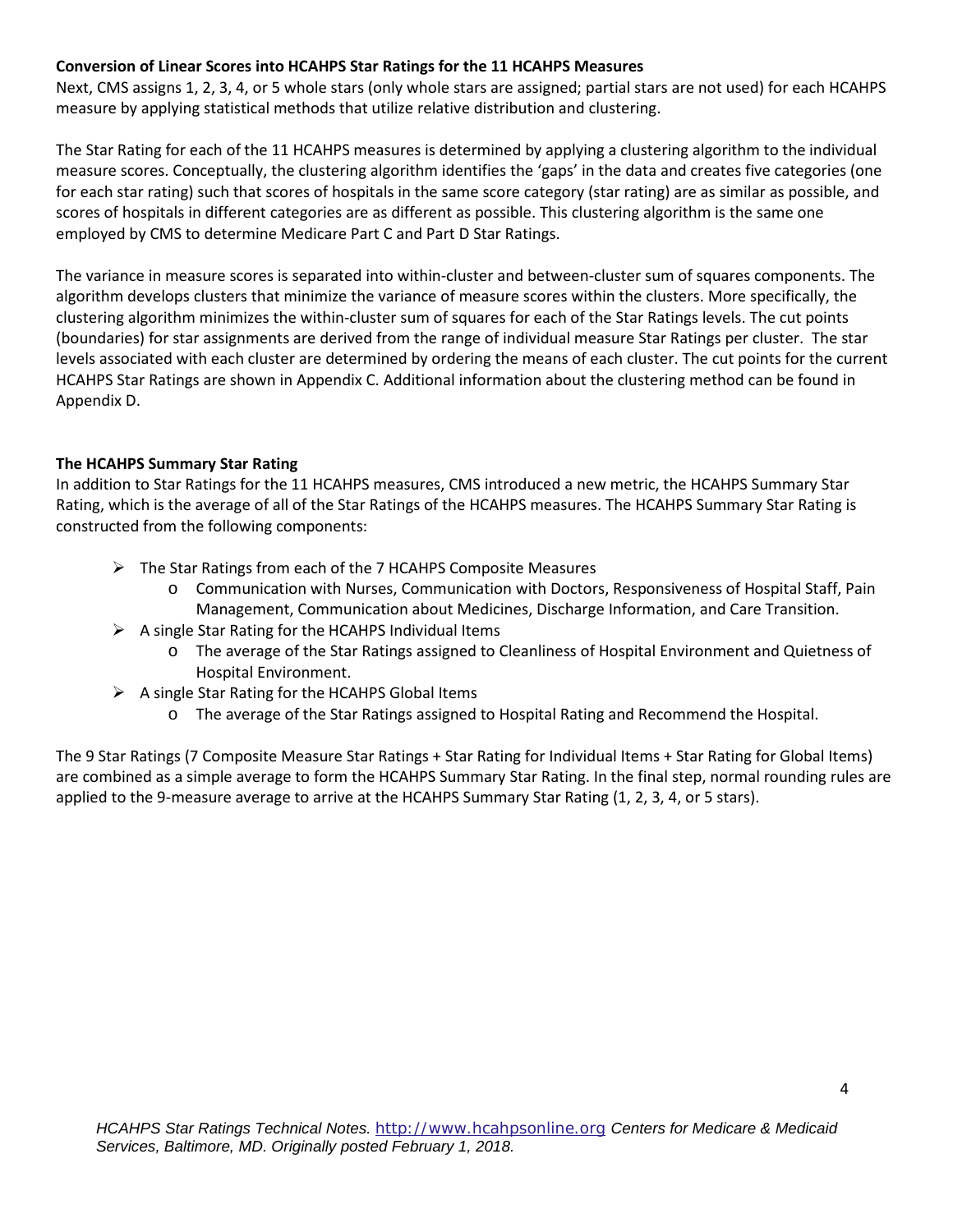### **An example of the calculation of the HCAHPS Summary Star Rating.**

The following is an example of how to calculate the HCAHPS Summary Star Rating. Suppose a hospital has Star Ratings for each of the 11 HCAHPS measures as shown in following table.

|                                            | 11<br><b>HCAHPS</b><br><b>Measure</b><br><b>Star</b><br>Ratings | 9 Star<br><b>Ratings</b><br>Used in<br><b>HCAHPS</b><br><b>Summary</b><br><b>Star Rating</b> | 9-Measure<br><b>HCAHPS Summary Star</b><br><b>Rating Average</b><br>(unrounded) | <b>HCAHPS</b><br><b>Summary</b><br><b>Star Rating</b><br>(rounded) |
|--------------------------------------------|-----------------------------------------------------------------|----------------------------------------------------------------------------------------------|---------------------------------------------------------------------------------|--------------------------------------------------------------------|
| <b>HCAHPS Composite Measures</b>           |                                                                 |                                                                                              |                                                                                 |                                                                    |
| <b>Communication with Nurses</b>           | 4                                                               | 4                                                                                            |                                                                                 |                                                                    |
| <b>Communication with Doctors</b>          | 3                                                               | 3                                                                                            |                                                                                 |                                                                    |
| Responsiveness of Hospital Staff           | $\overline{4}$                                                  | 4                                                                                            |                                                                                 |                                                                    |
| Pain Management                            | 5                                                               | 5                                                                                            |                                                                                 |                                                                    |
| <b>Communication about Medicines</b>       | 4                                                               | 4                                                                                            |                                                                                 |                                                                    |
| Discharge Information                      | 4                                                               | 4                                                                                            | $(4+3+4+5+4+4+3+5+3.5)/9$                                                       | 4                                                                  |
| <b>Care Transition</b>                     | 3                                                               | 3                                                                                            | $= 3.944$                                                                       |                                                                    |
| <b>HCAHPS Individual Items</b>             |                                                                 |                                                                                              |                                                                                 |                                                                    |
| <b>Cleanliness of Hospital Environment</b> | 5                                                               | $(5+5)/2$                                                                                    |                                                                                 |                                                                    |
| Quietness of Hospital Environment          | 5                                                               | $= 5$                                                                                        |                                                                                 |                                                                    |
| <b>HCAHPS Global Items</b>                 |                                                                 |                                                                                              |                                                                                 |                                                                    |
| <b>Hospital Rating</b>                     | 4                                                               | $(4+3)/2$                                                                                    |                                                                                 |                                                                    |
| Recommend the Hospital                     | 3                                                               | $= 3.5$                                                                                      |                                                                                 |                                                                    |

**Step 1:** Calculate a Star Rating for HCAHPS Individual Items by averaging the Star Ratings for Cleanliness of Hospital Environment and Quietness of Hospital Environment.

In this example, the Star Rating for HCAHPS Individual Items =  $(5+5)/2 = 5$ .

**Step 2:** Calculate a Star Rating for HCAHPS Global Items by averaging the Star Ratings for Hospital Rating and Recommend the Hospital.

In this example, the Star Rating for HCAHPS Global Items = (4+3)/2 = 3.5. *Note: Do not round this average.*

**Step 3:** Calculate the HCAHPS Summary Star Rating as the average of the 7 composite measure Star Ratings, the Star Rating for HCAHPS Individual Items, and the Star Rating for HCAHPS Global Items.

In this example, the HCAHPS Summary Star Rating =  $(4+3+4+5+4+4+3+5+3.5)/9 = 3.944$ .

**Step 4:** Lastly, round the 9-Measure HCAHPS Summary Star Rating Average using the rounding table below. In this example, the hospital's HCAHPS Summary Star Rating rounds to 4 stars.

CMS uses standard rounding rules for the assignment of HCAHPS Summary Stars, as follows:

| 9-Measure HCAHPS Summary Star Rating Average | <b>HCAHPS Summary Star Rating Assignment</b> |
|----------------------------------------------|----------------------------------------------|
| ≥1.00 and $<$ 1.50                           | 1 Star                                       |
| $≥1.50$ and $<2.50$                          | 2 Stars                                      |
| $\geq$ 2.50 and <3.50                        | 3 Stars                                      |
| ≥3.50 and $<4.50$                            | 4 Stars                                      |
| ≥4.50 and $≤5.00$                            | 5 Stars                                      |

*HCAHPS Star Ratings Technical Notes.* [http://www.hcahpsonline.org](http://www.hcahpsonline.org/) *Centers for Medicare & Medicaid Services, Baltimore, MD. Originally posted February 1, 2018.*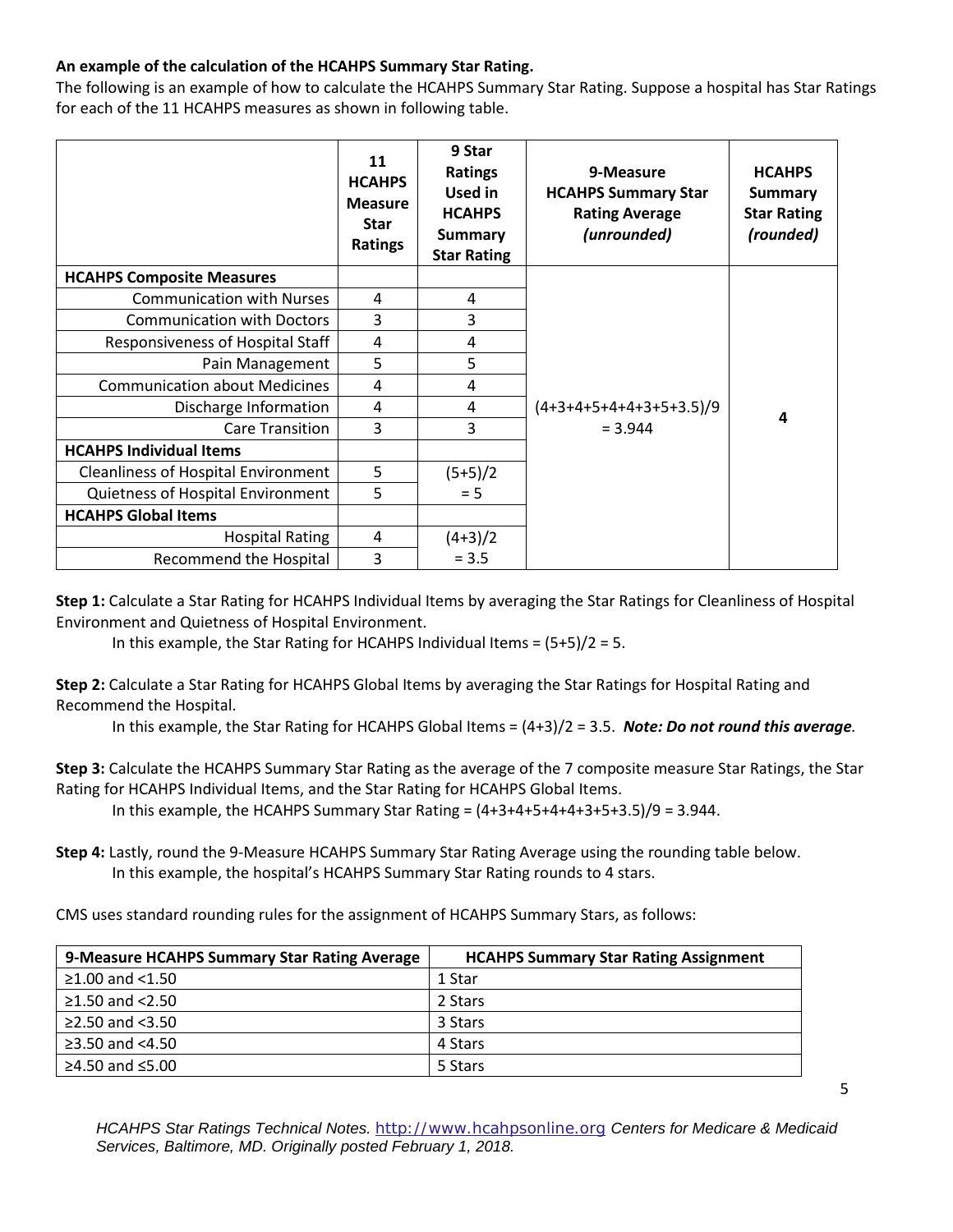# **Appendix A, Table 1a: HCAHPS Patient-Mix Adjustments of Linear Scores for Patients Discharged Between Quarter 3, 2016 and Quarter 4, 2016 (July 1, 2016 to December 31, 2016)**

| Patient-Mix<br>Adjustment (PMA)                                                           | Comm. with Nurses | Comm. with Doctors | Responsiveness of Hosp. Staff | Pain Management | Comm. About Medicines | Cleanliness of Hosp. Env. | Quietness of Hosp. Env. | Discharge Information | Care Transition | Hospital Rating | Recommend the Hospital |
|-------------------------------------------------------------------------------------------|-------------------|--------------------|-------------------------------|-----------------|-----------------------|---------------------------|-------------------------|-----------------------|-----------------|-----------------|------------------------|
| Education (per level;<br>1=8th grade or less and<br>6=More than 4-year<br>college degree) | 0.0152            | 0.0191             | 0.0247                        | 0.0242          | 0.0510                | 0.0140                    | 0.0466                  | 0.0047                | 0.0015          | 0.1089          | 0.0169                 |
| Self-Rated Health (per<br>level; 1=Excellent and<br>5=Poor)                               | 0.0672            | 0.0697             | 0.0900                        | 0.0948          | 0.1009                | 0.0643                    | 0.0666                  | 0.0114                | 0.0804          | 0.2499          | 0.0789                 |
| Response Percentile<br>(per 1% of response<br>percentile)                                 | 0.0022            | 0.0021             | 0.0031                        | 0.0021          | 0.0033                | 0.0007                    | 0.0002                  | 0.0003                | 0.0021          | 0.0055          | 0.0019                 |
| <b>LANGUAGE SPOKEN AT</b><br><b>HOME</b>                                                  |                   |                    |                               |                 |                       |                           |                         |                       |                 |                 |                        |
| Spanish                                                                                   | $-0.0177$         | $-0.0452$          | $-0.0297$                     | $-0.0818$       | $-0.0790$             | 0.0110                    | $-0.0884$               | $-0.0112$             | $-0.0015$       | $-0.4336$       | $-0.1249$              |
| Chinese                                                                                   | 0.0638            | 0.0658             | 0.1002                        | 0.1021          | $-0.0042$             | 0.0233                    | $-0.0209$               | $-0.0295$             | 0.1148          | 0.0244          | 0.0072                 |
| R/V/O                                                                                     | 0.0190            | 0.0073             | 0.0501                        | 0.0363          | $-0.0363$             | 0.0450                    | $-0.0886$               | $-0.0003$             | 0.0558          | 0.0166          | $-0.0180$              |
| English (REFERENCE)                                                                       | 0.0000            | 0.0000             | 0.0000                        | 0.0000          | 0.0000                | 0.0000                    | 0.0000                  | 0.0000                | 0.0000          | 0.0000          | 0.0000                 |
| <b>AGE</b>                                                                                |                   |                    |                               |                 |                       |                           |                         |                       |                 |                 |                        |
| Age 18-24                                                                                 | 0.0665            | 0.0766             | 0.1297                        | 0.1452          | $-0.1218$             | 0.0547                    | $-0.0165$               | $-0.0334$             | $-0.0415$       | 0.6767          | 0.2280                 |
| Age 25-34                                                                                 | 0.0333            | 0.0497             | 0.0435                        | 0.1015          | $-0.1560$             | 0.0477                    | $-0.0336$               | $-0.0403$             | $-0.0818$       | 0.5467          | 0.1662                 |
| Age 35-44                                                                                 | 0.0184            | 0.0341             | 0.0234                        | 0.0874          | $-0.1538$             | 0.0596                    | $-0.0116$               | $-0.0432$             | $-0.0783$       | 0.4531          | 0.1346                 |
| Age 45-54                                                                                 | $-0.0193$         | $-0.0091$          | $-0.0278$                     | 0.0297          | $-0.1865$             | 0.0472                    | $-0.0025$               | $-0.0516$             | $-0.1015$       | 0.2465          | 0.0689                 |
| Age 55-64                                                                                 | $-0.0426$         | $-0.0365$          | $-0.0529$                     | $-0.0047$       | $-0.1777$             | 0.0323                    | 0.0028                  | $-0.0553$             | $-0.1070$       | 0.0954          | 0.0259                 |
| Age 65-74                                                                                 | $-0.0550$         | $-0.0587$          | $-0.0613$                     | $-0.0398$       | $-0.1614$             | 0.0295                    | $-0.0127$               | $-0.0512$             | $-0.1050$       | $-0.0217$       | $-0.0033$              |
| Age 75-84                                                                                 | $-0.0368$         | $-0.0412$          | $-0.0432$                     | $-0.0295$       | $-0.0923$             | 0.0211                    | $-0.0016$               | $-0.0251$             | $-0.0530$       | $-0.0490$       | $-0.0101$              |
| Age 85+ (REFERENCE)                                                                       | 0.0000            | 0.0000             | 0.0000                        | 0.0000          | 0.0000                | 0.0000                    | 0.0000                  | 0.0000                | 0.0000          | 0.0000          | 0.0000                 |
| <b>SERVICE LINE</b>                                                                       |                   |                    |                               |                 |                       |                           |                         |                       |                 |                 |                        |
| Maternity                                                                                 | $-0.0997$         | $-0.2149$          | $-0.2143$                     | $-0.2084$       | $-0.2269$             | 0.0300                    | $-0.1804$               | $-0.0533$             | $-0.0944$       | $-0.5466$       | $-0.2206$              |
| Surgical                                                                                  | $-0.0127$         | $-0.1664$          | $-0.0194$                     | $-0.0858$       | $-0.0474$             | $-0.0083$                 | $-0.0435$               | $-0.0451$             | $-0.0727$       | $-0.2725$       | $-0.1029$              |
| Medical (REFERENCE)                                                                       | 0.0000            | 0.0000             | 0.0000                        | 0.0000          | 0.0000                | 0.0000                    | 0.0000                  | 0.0000                | 0.0000          | 0.0000          | 0.0000                 |
| <b>INTERACTIONS</b>                                                                       |                   |                    |                               |                 |                       |                           |                         |                       |                 |                 |                        |
| Surgical Line * Age <sup>1</sup>                                                          | $-0.0001$         | 0.0132             | $-0.0047$                     | $-0.0011$       | $-0.0006$             | $-0.0042$                 | 0.0018                  | $-0.0015$             | 0.0039          | 0.0223          | 0.0088                 |
| Maternity Line * Age <sup>1</sup>                                                         | 0.0129            | 0.0196             | 0.0131                        | 0.0171          | 0.0361                | 0.0045                    | 0.0063                  | 0.0120                | 0.0128          | 0.0777          | 0.0304                 |

<sup>1</sup> Age takes on the values of 1 to 8 as follows: (1: 18 to 24); (2: 25 to 34); (3: 35 to 44); (4: 45 to 54); (5: 55 to 64); (6: 65 to 74); (7: 75 to 84); and (8: 85+).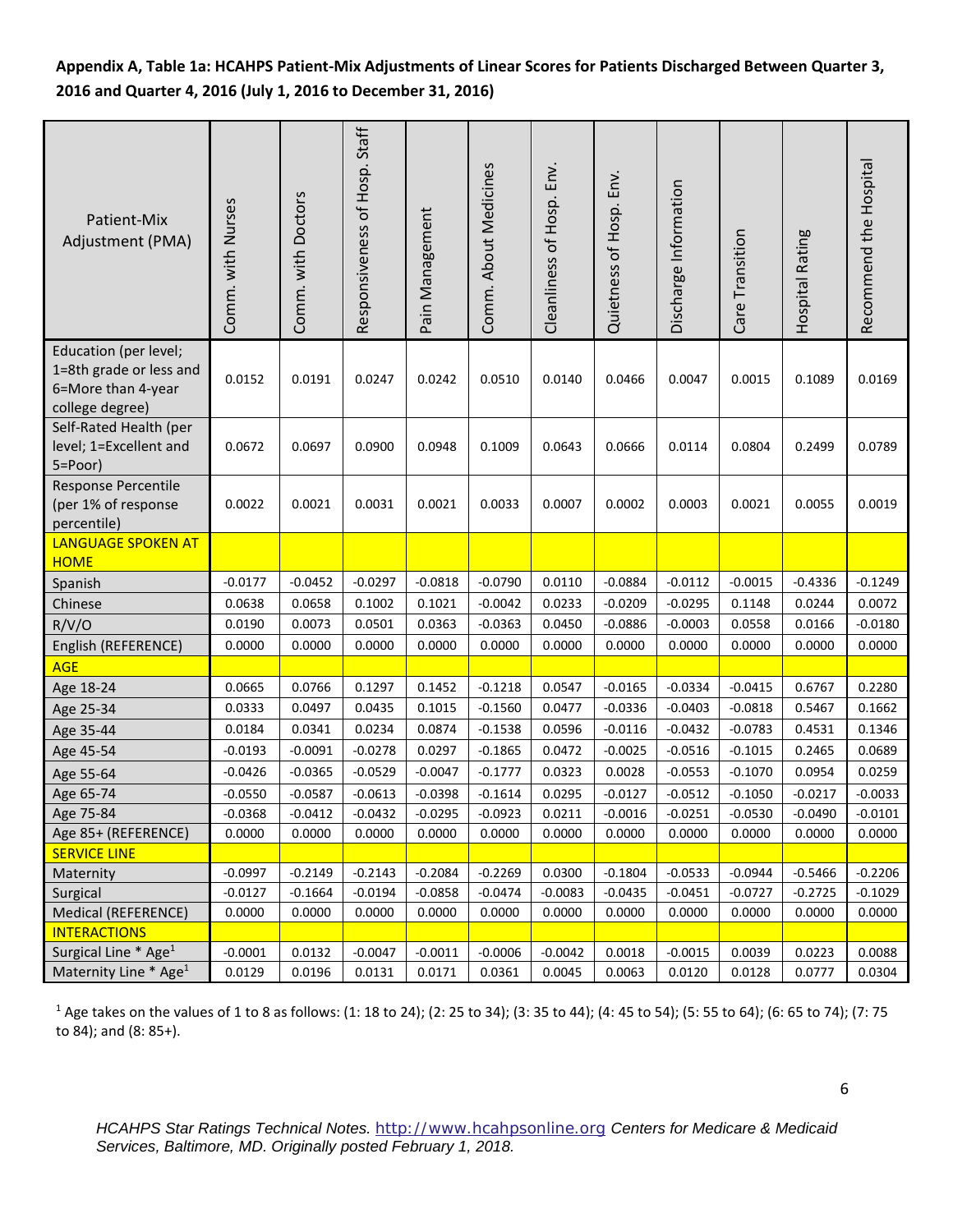# **Appendix A, Table 1b: HCAHPS Patient-Mix Adjustments of Linear Scores for Patients Discharged Between Quarter 1, 2017 and Quarter 2, 2017 (January 1, 2017 to June 30, 2017)**

| Patient-Mix<br>Adjustment (PMA)                                                           | Comm. with Nurses | Comm. with Doctors | Responsiveness of Hosp. Staff | Pain Management  | Comm. About Medicines  | Cleanliness of Hosp. Env. | Quietness of Hosp. Env. | Discharge Information  | Care Transition        | Hospital Rating  | Recommend the Hospital |
|-------------------------------------------------------------------------------------------|-------------------|--------------------|-------------------------------|------------------|------------------------|---------------------------|-------------------------|------------------------|------------------------|------------------|------------------------|
| Education (per level;<br>1=8th grade or less and<br>6=More than 4-year<br>college degree) | 0.0139            | 0.0177             | 0.0239                        | 0.0229           | 0.0497                 | 0.0138                    | 0.0465                  | 0.0042                 | 0.0012                 | 0.1043           | 0.0167                 |
| Self-Rated Health (per<br>level; 1=Excellent and<br>5=Poor)                               | 0.0670            | 0.0690             | 0.0897                        | 0.0957           | 0.0998                 | 0.0637                    | 0.0665                  | 0.0105                 | 0.0812                 | 0.2507           | 0.0803                 |
| Response Percentile<br>(per 1% of response<br>percentile)                                 | 0.0023            | 0.0024             | 0.0030                        | 0.0021           | 0.0034                 | 0.0007                    | 0.0002                  | 0.0003                 | 0.0023                 | 0.0058           | 0.0021                 |
| <b>LANGUAGE SPOKEN AT</b>                                                                 |                   |                    |                               |                  |                        |                           |                         |                        |                        |                  |                        |
| <b>HOME</b>                                                                               |                   |                    |                               |                  |                        |                           |                         |                        |                        |                  |                        |
| Spanish                                                                                   | $-0.0219$         | $-0.0508$          | $-0.0289$                     | $-0.0889$        | $-0.0898$              | 0.0091                    | $-0.0851$               | $-0.0166$              | $-0.0230$              | $-0.4400$        | $-0.1345$              |
| Chinese                                                                                   | 0.0801            | 0.0533             | 0.1018                        | 0.1072           | 0.0163                 | 0.0226                    | $-0.0305$               | $-0.0207$              | 0.1038                 | 0.0370           | 0.0098                 |
| R/V/O                                                                                     | 0.0204            | 0.0065             | 0.0544                        | 0.0238           | $-0.0454$              | 0.0355                    | $-0.0901$               | $-0.0033$              | 0.0467                 | 0.0104           | $-0.0144$              |
| English (REFERENCE)                                                                       | 0.0000            | 0.0000             | 0.0000                        | 0.0000           | 0.0000                 | 0.0000                    | 0.0000                  | 0.0000                 | 0.0000                 | 0.0000           | 0.0000                 |
| <b>AGE</b>                                                                                |                   |                    |                               |                  |                        |                           |                         |                        |                        |                  |                        |
| Age 18-24                                                                                 | 0.0615            | 0.0626             | 0.1412                        | 0.1430           | $-0.1211$              | 0.0441                    | $-0.0153$               | $-0.0358$              | $-0.0403$              | 0.6843           | 0.2217                 |
| Age 25-34                                                                                 | 0.0350<br>0.0216  | 0.0479<br>0.0293   | 0.0507<br>0.0310              | 0.1001<br>0.0840 | $-0.1560$<br>$-0.1622$ | 0.0429<br>0.0653          | $-0.0278$<br>$-0.0018$  | $-0.0411$<br>$-0.0436$ | $-0.0803$<br>$-0.0742$ | 0.5652<br>0.4590 | 0.1701<br>0.1370       |
| Age 35-44                                                                                 | $-0.0173$         | $-0.0153$          | $-0.0166$                     | 0.0290           | $-0.1826$              | 0.0510                    | $-0.0005$               | $-0.0492$              | $-0.0938$              | 0.2540           | 0.0694                 |
| Age 45-54                                                                                 | $-0.0421$         | $-0.0425$          | $-0.0506$                     | $-0.0097$        | $-0.1763$              | 0.0411                    | 0.0021                  | $-0.0516$              | $-0.1014$              | 0.0976           | 0.0251                 |
| Age 55-64<br>Age 65-74                                                                    | $-0.0579$         | $-0.0649$          | $-0.0612$                     | $-0.0481$        | $-0.1634$              | 0.0331                    | $-0.0127$               | $-0.0497$              | $-0.1028$              | $-0.0284$        | $-0.0050$              |
| Age 75-84                                                                                 | $-0.0359$         | $-0.0436$          | $-0.0394$                     | $-0.0346$        | $-0.0971$              | 0.0282                    | $-0.0060$               | $-0.0244$              | $-0.0489$              | $-0.0465$        | $-0.0104$              |
| Age 85+ (REFERENCE)                                                                       | 0.0000            | 0.0000             | 0.0000                        | 0.0000           | 0.0000                 | 0.0000                    | 0.0000                  | 0.0000                 | 0.0000                 | 0.0000           | 0.0000                 |
| <b>SERVICE LINE</b>                                                                       |                   |                    |                               |                  |                        |                           |                         |                        |                        |                  |                        |
| Male Medical                                                                              | $-0.0168$         | 0.0047             | $-0.0222$                     | $-0.0087$        | $-0.1019$              | $-0.1134$                 | $-0.0039$               | $-0.0250$              | $-0.0237$              | $-0.0400$        | $-0.0331$              |
| Male Surgical                                                                             | $-0.0386$         | $-0.1574$          | $-0.0652$                     | $-0.1124$        | $-0.1911$              | $-0.1301$                 | $-0.0399$               | $-0.0649$              | $-0.1045$              | $-0.3424$        | $-0.1380$              |
| <b>Female Medical</b>                                                                     |                   |                    |                               |                  |                        |                           |                         |                        |                        |                  |                        |
| (REFERENCE)                                                                               | 0.0000            | 0.0000             | 0.0000                        | 0.0000           | 0.0000                 | 0.0000                    | 0.0000                  | 0.0000                 | 0.0000                 | 0.0000           | 0.0000                 |
| <b>Female Surgical</b>                                                                    | $-0.0187$         | $-0.1659$          | $-0.0371$                     | $-0.0963$        | $-0.0700$              | $-0.0134$                 | $-0.0587$               | $-0.0543$              | $-0.0803$              | $-0.2944$        | $-0.1061$              |
| <b>Female Maternity</b>                                                                   | $-0.1098$         | $-0.2037$          | $-0.2464$                     | $-0.2234$        | $-0.2588$              | $-0.0088$                 | $-0.1873$               | $-0.0627$              | $-0.1032$              | $-0.6503$        | $-0.2466$              |
| <b>INTERACTIONS</b>                                                                       |                   |                    |                               |                  |                        |                           |                         |                        |                        |                  |                        |
| Surgical Line * Age <sup>1</sup>                                                          | 0.0006            | 0.0122             | $-0.0020$                     | 0.0004           | 0.0041                 | $-0.0037$                 | 0.0024                  | $-0.0017$              | 0.0051                 | 0.0243           | 0.0086                 |
| Maternity Line * Age <sup>1</sup>                                                         | 0.0092            | 0.0125             | 0.0137                        | 0.0149           | 0.0215                 | $-0.0072$                 | $-0.0028$               | 0.0100                 | 0.0109                 | 0.0894           | 0.0280                 |

<sup>1</sup> Age takes on the values of 1 to 8 as follows: (1: 18 to 24); (2: 25 to 34); (3: 35 to 44); (4: 45 to 54); (5: 55 to 64); (6: 65 to 74); (7: 75 to 84); and (8: 85+).

7

*HCAHPS Star Ratings Technical Notes.* [http://www.hcahpsonline.org](http://www.hcahpsonline.org/) *Centers for Medicare & Medicaid Services, Baltimore, MD. Originally posted February 1, 2018.*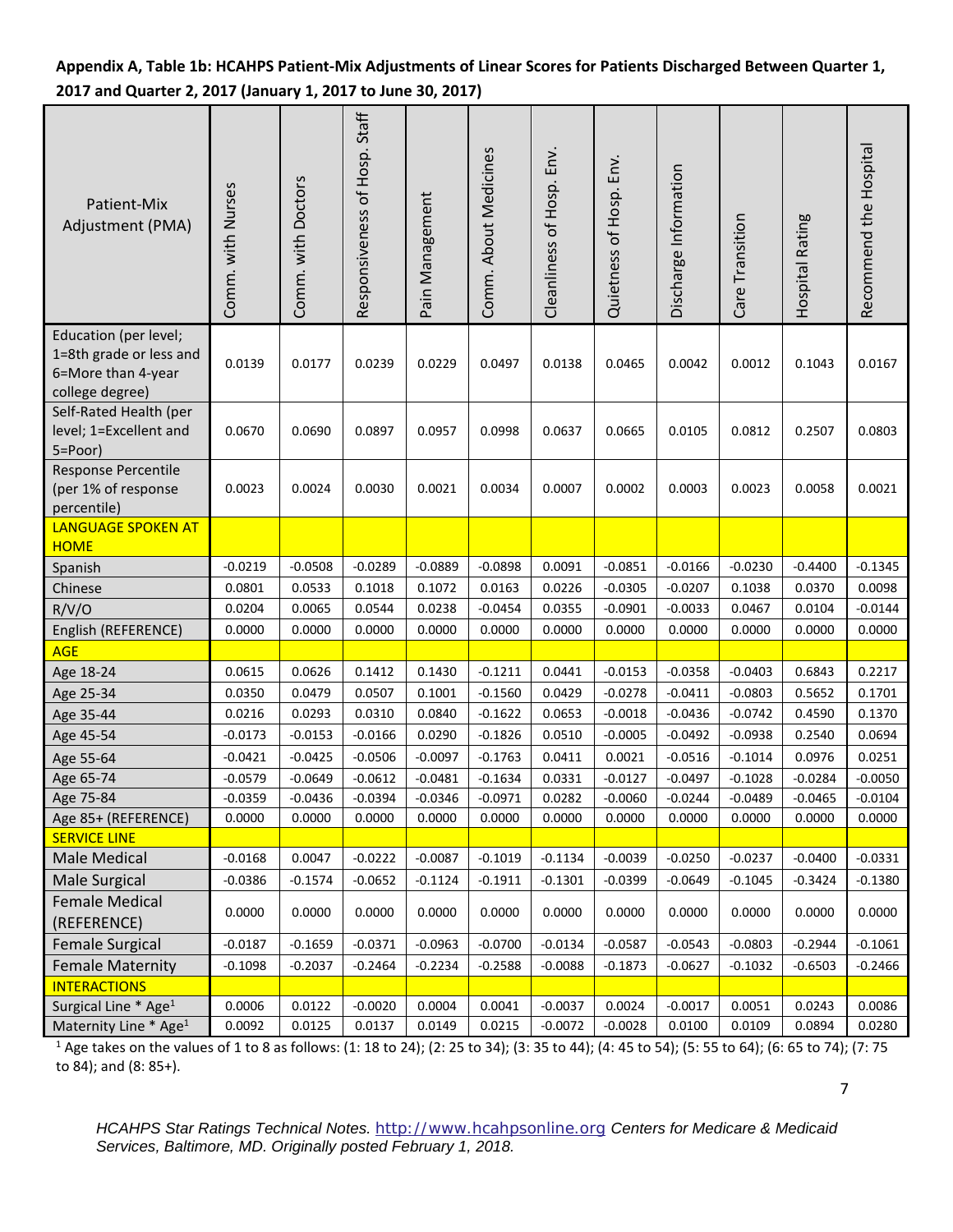**Appendix A, Table 2a: National Means of PMA Variables for Patients Discharged Between Quarter 3, 2016 and Quarter 4, 2016 (July 1, 2016 to December 31, 2016)** 

| Patient-Mix Adjustment<br>(PMA)                                                        | <b>National Mean</b> |
|----------------------------------------------------------------------------------------|----------------------|
| Education (per level;<br>1=8th grade or less and 6=More<br>than 4-year college degree) | 3.791                |
| Self-Rated Health (per level;<br>1=Excellent and 5=Poor)                               | 2.740                |
| Response Percentile                                                                    | 13.1%                |
| <b>LANGUAGE SPOKEN AT HOME</b>                                                         |                      |
| Spanish                                                                                | 5.3%                 |
| Chinese                                                                                | 0.4%                 |
| R/V/O                                                                                  | 1.9%                 |
| English (REFERENCE)                                                                    | 92.5%                |
| <b>AGE</b>                                                                             |                      |
| Age 18-24                                                                              | 3.4%                 |
| Age 25-34                                                                              | 10.5%                |
| Age 35-44                                                                              | 6.5%                 |
| Age 45-54                                                                              | 9.3%                 |
| Age 55-64                                                                              | 19.2%                |
| Age 65-74                                                                              | 25.4%                |
| Age 75-84                                                                              | 18.3%                |
| Age 85+ (REFERENCE)                                                                    | 7.5%                 |
| <b>SERVICE LINE</b>                                                                    |                      |
| Maternity                                                                              | 12.7%                |
| Surgical                                                                               | 37.7%                |
| Medical (REFERENCE)                                                                    | 49.7%                |
| <b>INTERACTIONS</b>                                                                    |                      |
| Surgical Line * Age <sup>1</sup>                                                       | 2.050                |
| Maternity Line * Age <sup>1</sup>                                                      | 0.264                |

<sup>1</sup> Age takes on the values of 1 to 8 as follows: (1: 18 to 24); (2: 25 to 34); (3: 35 to 44); (4: 45 to 54); (5: 55 to 64); (6: 65 to 74); (7: 75 to 84); and (8: 85+).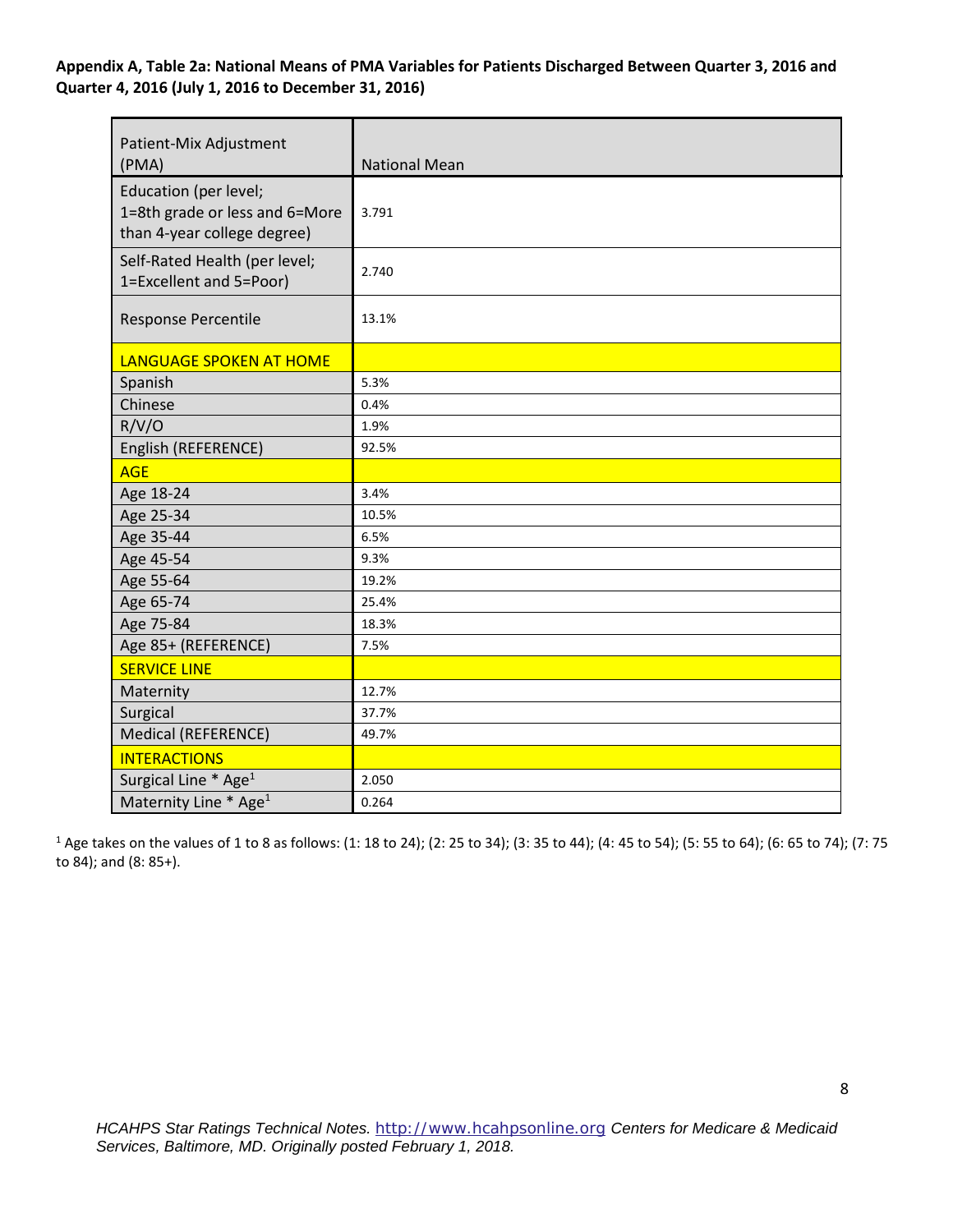### **Appendix A, Table 2b: National Means of PMA Variables for Patients Discharged Between Quarter 1, 2017 and Quarter 2, 2017 (January 1, 2017 to June 30, 2017)**

| Patient-Mix Adjustment<br>(PMA)                                                        | <b>National Mean</b> |
|----------------------------------------------------------------------------------------|----------------------|
| Education (per level;<br>1=8th grade or less and 6=More<br>than 4-year college degree) | 3.763                |
| Self-Rated Health (per level;<br>1=Excellent and 5=Poor)                               | 2.774                |
| Response Percentile                                                                    | 12.9%                |
| LANGUAGE SPOKEN AT HOME                                                                |                      |
| Spanish                                                                                | 5.0%                 |
| Chinese                                                                                | 0.4%                 |
| R/V/O                                                                                  | 1.8%                 |
| English (REFERENCE)                                                                    | 92.9%                |
| <b>AGE</b>                                                                             |                      |
| Age 18-24                                                                              | 2.9%                 |
| Age 25-34                                                                              | 9.3%                 |
| Age 35-44                                                                              | 6.0%                 |
| Age 45-54                                                                              | 8.8%                 |
| Age 55-64                                                                              | 18.7%                |
| Age 65-74                                                                              | 26.7%                |
| Age 75-84                                                                              | 19.5%                |
| Age 85+ (REFERENCE)                                                                    | 8.1%                 |
| <b>SERVICE LINE</b>                                                                    |                      |
| <b>Male Medical</b>                                                                    | 23.6%                |
| Male Surgical                                                                          | 17.9%                |
| Female Medical (REFERENCE)                                                             | 28.3%                |
| <b>Female Surgical</b>                                                                 | 19.%                 |
| <b>Female Maternity</b>                                                                | 11.3%                |
| <b>INTERACTIONS</b>                                                                    |                      |
| Surgical Line * Age <sup>1</sup>                                                       | 2.030                |
| Maternity Line * Age <sup>1</sup>                                                      | 0.230                |

<sup>1</sup> Age takes on the values of 1 to 8 as follows: (1: 18 to 24); (2: 25 to 34); (3: 35 to 44); (4: 45 to 54); (5: 55 to 64); (6: 65 to 74); (7: 75 to 84); and (8: 85+).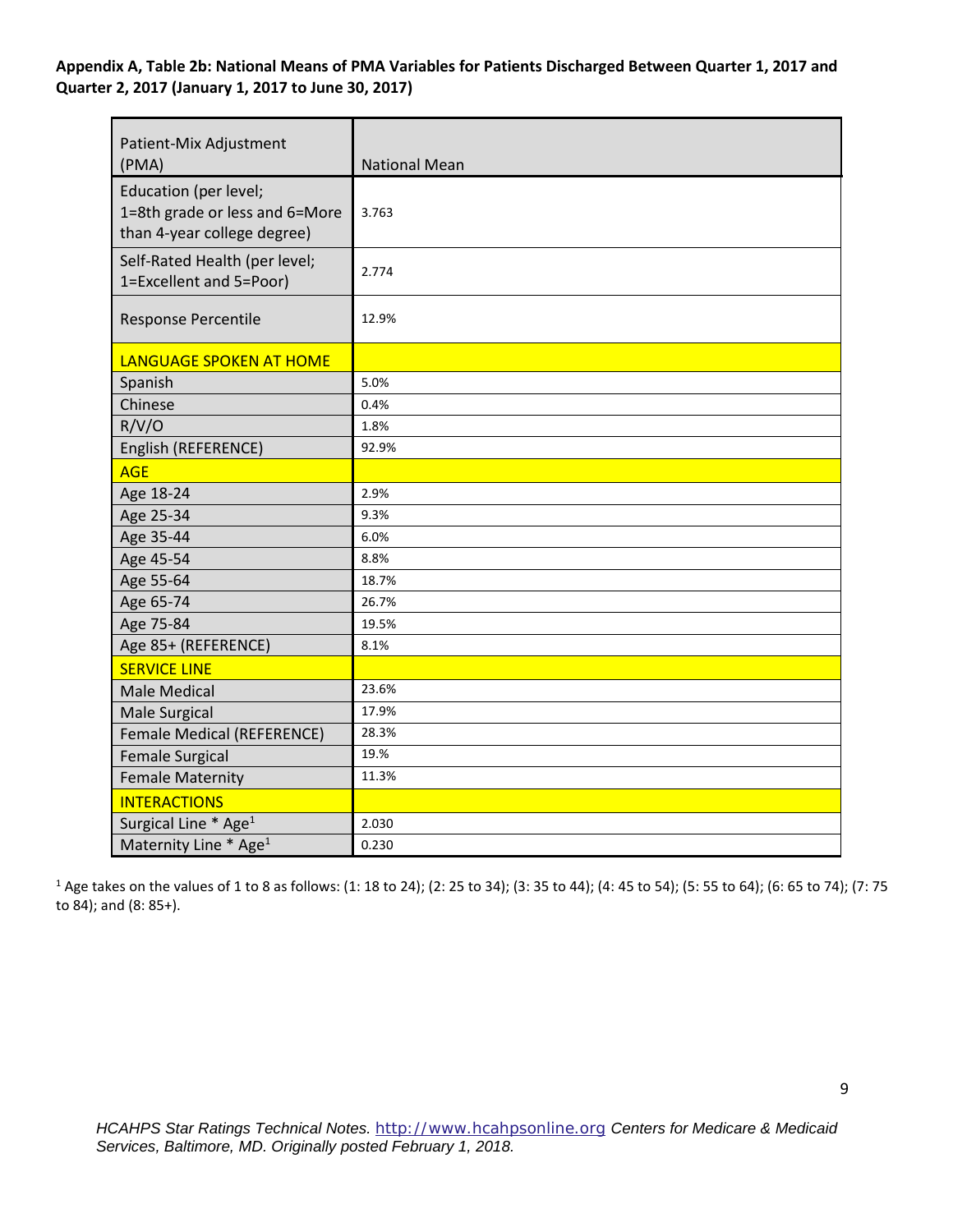### **Appendix B1: Survey Mode Adjustments of HCAHPS Linear Scores to Adjust to a Reference of Mail Mode (for HCAHPS score adjustments prior to April 2017 discharges)**

|                                            | <b>Phone Only</b> | <b>Mixed</b> | <b>Active IVR</b> |
|--------------------------------------------|-------------------|--------------|-------------------|
| <b>HCAHPS Composite Measures</b>           |                   |              |                   |
| <b>Communication with Nurses</b>           | $-0.031$          | 0.005        | $-0.010$          |
| <b>Communication with Doctors</b>          | 0.011             | 0.028        | 0.009             |
| Responsiveness of Hospital Staff           | $-0.049$          | 0.024        | $-0.001$          |
| Pain Management                            | $-0.042$          | $-0.012$     | $-0.021$          |
| <b>Communication about Medicines</b>       | $-0.044$          | 0.013        | $-0.011$          |
| Discharge Information                      | $-0.013$          | 0.002        | $-0.032$          |
| <b>Care Transition</b>                     | $-0.064$          | $-0.030$     | 0.061             |
| <b>HCAHPS Individual Items</b>             |                   |              |                   |
| <b>Cleanliness of Hospital Environment</b> | $-0.072$          | $-0.032$     | $-0.037$          |
| Quietness of Hospital Environment          | $-0.044$          | $-0.038$     | $-0.109$          |
| <b>HCAHPS Global Items</b>                 |                   |              |                   |
| <b>Hospital Rating</b>                     | $-0.057$          | 0.008        | $-0.001$          |
| <b>Recommend the Hospital</b>              | $-0.049$          | $-0.008$     | $-0.018$          |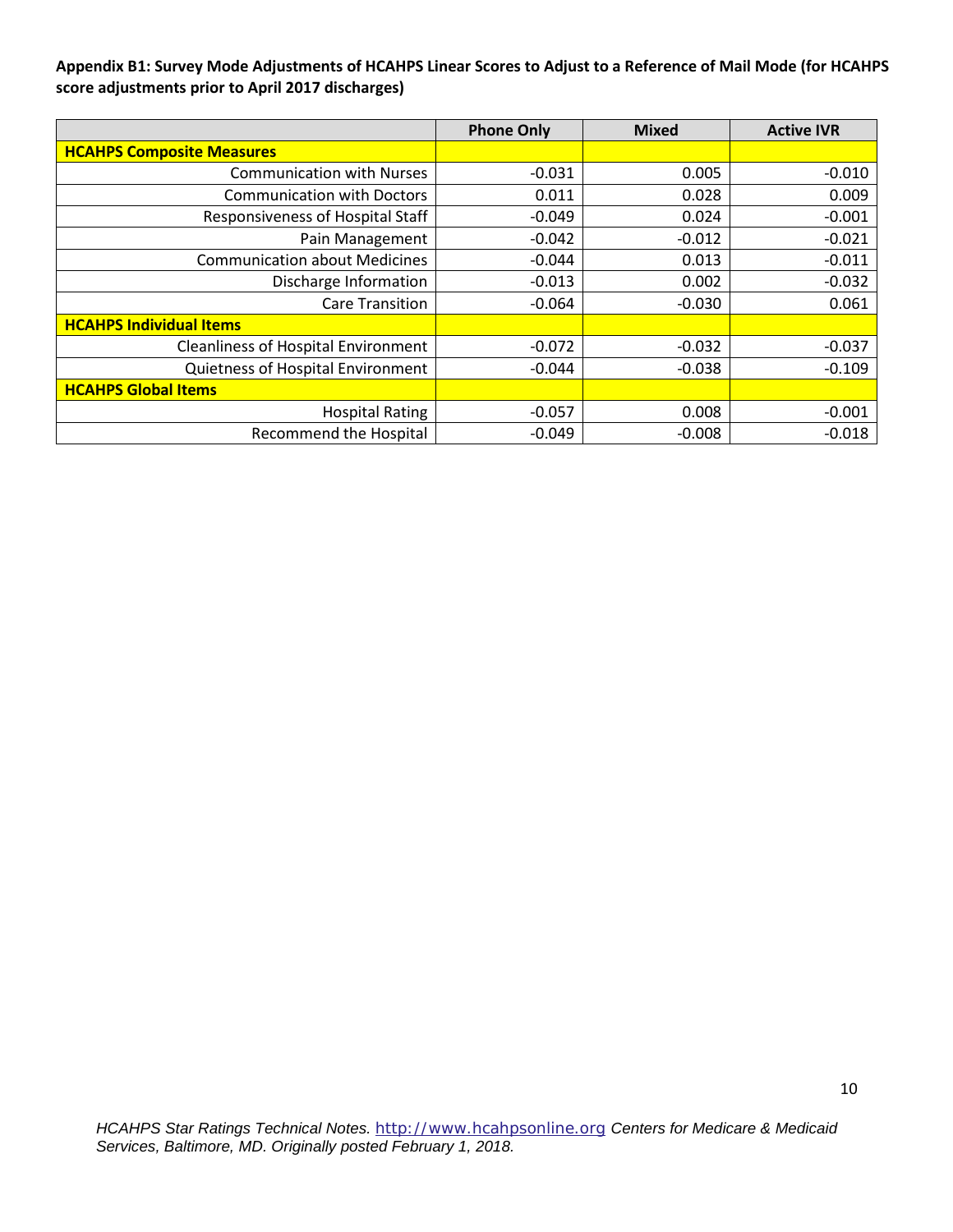**Appendix B2: Survey Mode Adjustments of HCAHPS Linear Scores to Adjust to a Reference of Mail Mode (for HCAHPS score adjustments beginning with April 2017 discharges)** 

|                                            | <b>Phone Only</b> | <b>Mixed</b> | <b>Active IVR</b> |
|--------------------------------------------|-------------------|--------------|-------------------|
| <b>HCAHPS Composite Measures</b>           |                   |              |                   |
| <b>Communication with Nurses</b>           | $-0.043$          | $-0.049$     | 0.013             |
| <b>Communication with Doctors</b>          | $-0.020$          | $-0.008$     | 0.036             |
| <b>Responsiveness of Hospital Staff</b>    | $-0.010$          | $-0.055$     | 0.042             |
| Pain Management                            | $-0.019$          | $-0.018$     | 0.057             |
| <b>Communication about Medicines</b>       | $-0.011$          | $-0.004$     | 0.023             |
| Discharge Information                      | $-0.017$          | $-0.012$     | $-0.016$          |
| <b>Care Transition</b>                     | $-0.024$          | $-0.028$     | 0.009             |
| <b>HCAHPS Individual Items</b>             |                   |              |                   |
| <b>Cleanliness of Hospital Environment</b> | $-0.018$          | $-0.046$     | 0.019             |
| Quietness of Hospital Environment          | $-0.105$          | $-0.080$     | $-0.056$          |
| <b>HCAHPS Global Items</b>                 |                   |              |                   |
| <b>Hospital Rating</b>                     | $-0.166$          | $-0.142$     | 0.079             |
| <b>Recommend the Hospital</b>              | $-0.043$          | $-0.035$     | 0.030             |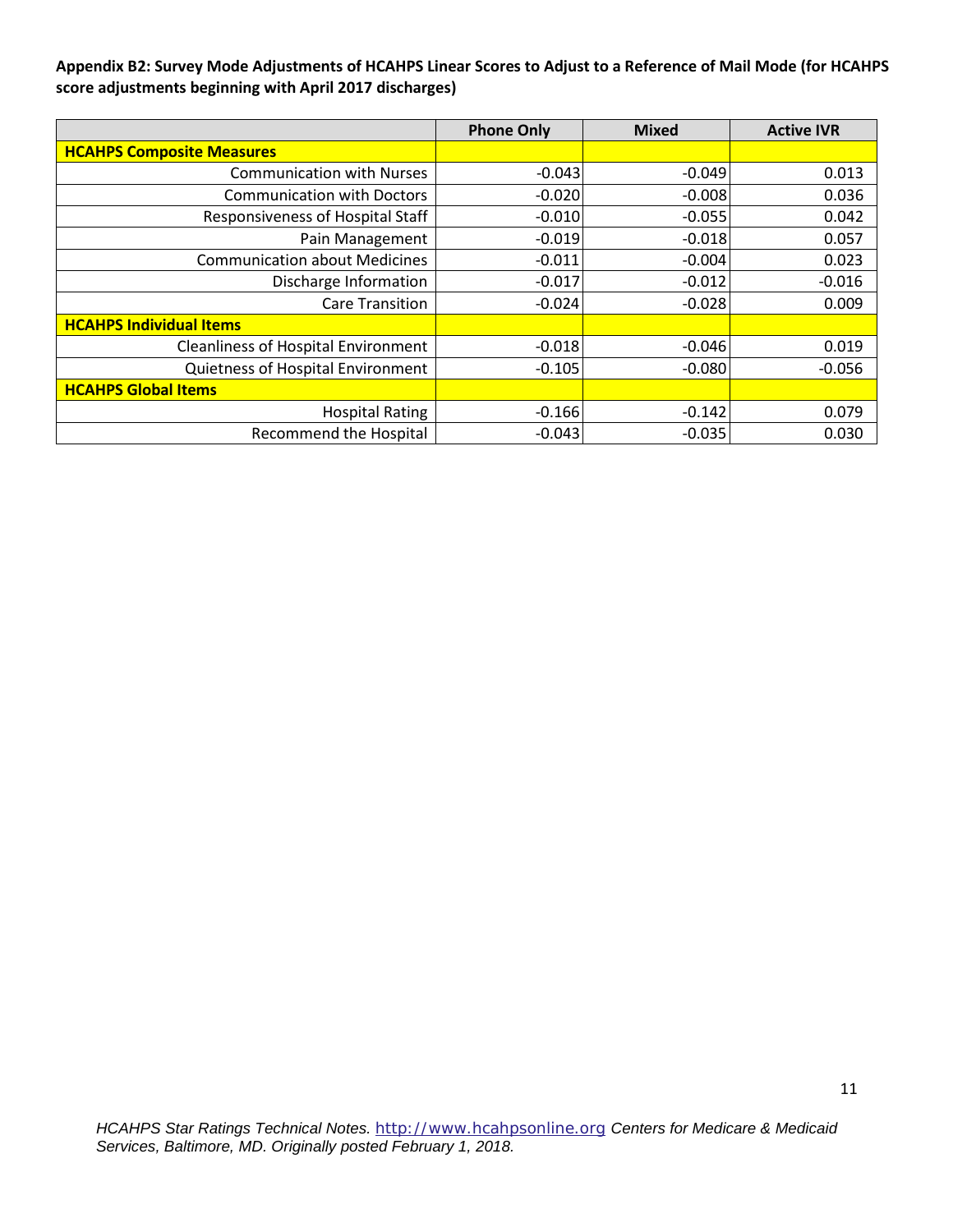**Appendix C: HCAHPS Star Rating Cut Points for Patients Discharged Between Quarter 3, 2016 and Quarter 2, 2017 (January 1, 2016 to June 30, 2017)** 

|                                            | 1 Star | 2 Stars                | 3 Stars          | 4 Stars          | 5 Stars   |
|--------------------------------------------|--------|------------------------|------------------|------------------|-----------|
| <b>HCAHPS Composite Measures</b>           |        |                        |                  |                  |           |
| <b>Communication with Nurses</b>           | <86    | ≥86 to <89             | $\geq$ 89 to <92 | $≥92$ to <94     | ≥94       |
| <b>Communication with Doctors</b>          | <88    | $\geq$ 88 to <91       | $\geq$ 91 to <93 | $\geq$ 93 to <95 | $\geq$ 95 |
| Responsiveness of Hospital Staff           | < 79   | ≥79 to <84             | ≥84 to <87       | ≥87 to <91       | $\geq$ 91 |
| Pain Management                            | < 82   | $\geq$ 82 to $\leq$ 86 | $≥86$ to $<88$   | $≥88$ to <92     | $\geq$ 92 |
| <b>Communication about Medicines</b>       | < 72   | $≥72$ to <78           | $≥78$ to <82     | $\geq$ 82 to <86 | $\geq 86$ |
| Discharge Information                      | < 79   | $\geq$ 79 to <84       | $≥84$ to $≤88$   | $≥88$ to <92     | $\geq$ 92 |
| <b>Care Transition</b>                     | < 76   | $\geq$ 76 to <80       | $\geq 80$ to <83 | $\geq$ 83 to <86 | ≥86       |
| <b>HCAHPS Individual Items</b>             |        |                        |                  |                  |           |
| <b>Cleanliness of Hospital Environment</b> | < 82   | ≥82 to <87             | ≥87 to <91       | $≥91$ to <95     | $\geq$ 95 |
| Quietness of Hospital Environment          | < 76   | $≥76$ to $≤81$         | $\geq 81$ to <85 | $≥85$ to <91     | $\geq$ 91 |
| <b>HCAHPS Global Items</b>                 |        |                        |                  |                  |           |
| <b>Hospital Rating</b>                     | < 82   | $\geq$ 82 to <86       | $≥86$ to <90     | $≥90$ to <93     | $\geq$ 93 |
| <b>Recommend the Hospital</b>              | < 81   | ≥81 to <86             | $≥86$ to <90     | $≥90$ to <94     | >94       |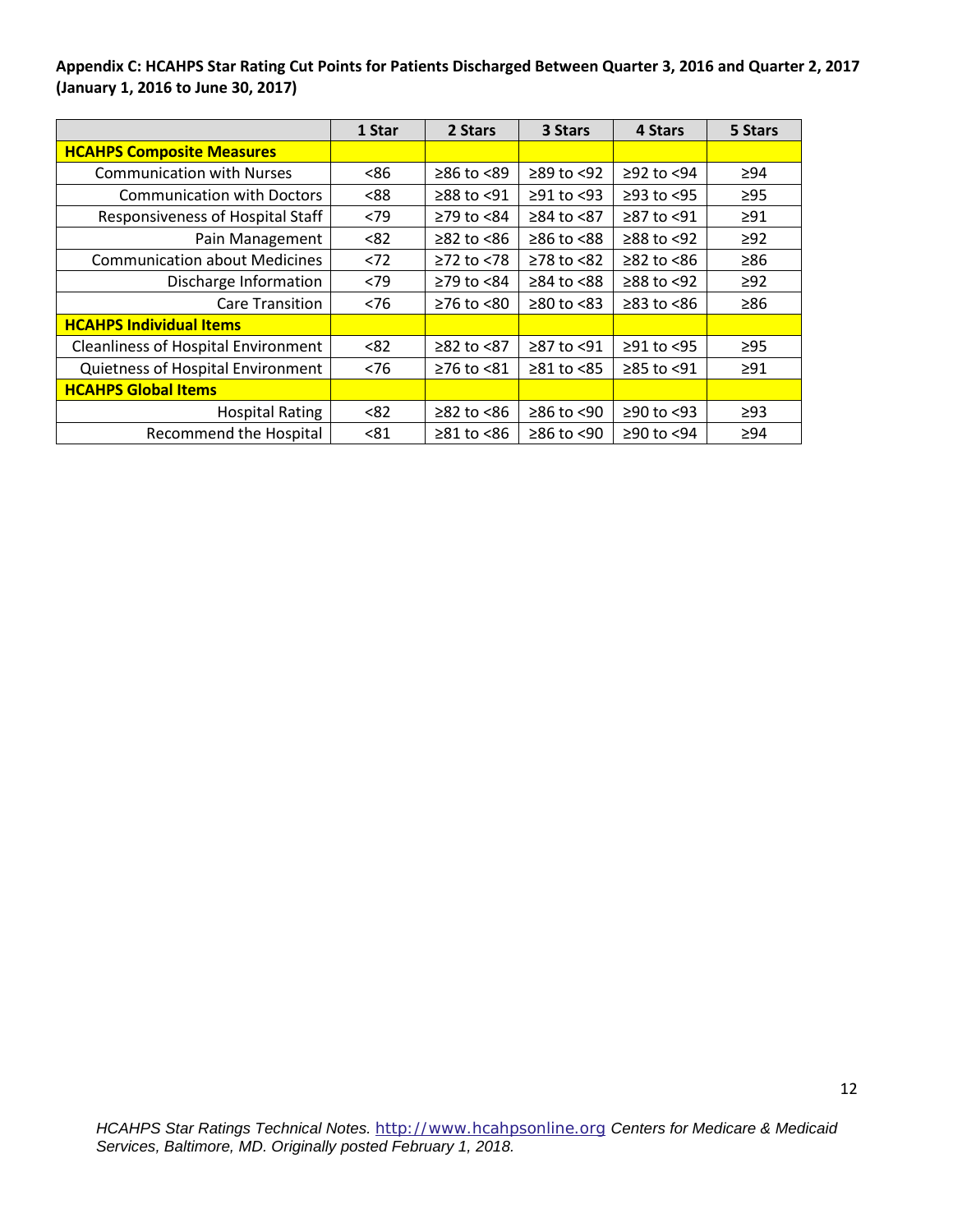### **Appendix D: Individual Measure Star Assignment Process**

Below are detailed steps of the clustering method to develop individual measure stars. For each measure, the clustering method does the following:

- 1. Produces the individual measure distance matrix.
- 2. Groups the measure scores into an initial set of clusters.
- 3. Selects the final set of clusters.

# **1. Produce the individual measure distance matrix.**

For each pair of hospital j and k (j>=k) among the n hospitals with measure score data, compute the Euclidian distance of their measure scores (e.g., the absolute value of the difference between the two measure scores). Enter this distance in row j and column k of a distance matrix with n rows and n columns. This matrix can be produced using the DISTANCE procedure in SAS as follows:

proc distance data=inclusterdat out=distancedat method=Euclid;

```
 var interval(measure_score);
   id CCN;
run;
```
In the above code, the input data set, *inclusterdat,* is the list of hospitals with scores for a particular measure. Each record has a unique identifier, CCN. The option *method=Euclid* specifies that distances between hospital measure scores should be based on Euclidean distance. The input data contain a variable called *measure\_score.* In the *var* call, the parentheses around *measure\_score* indicate that *measure\_score* is considered to be an interval or numeric variable. The distances computed by this code are stored to an output data set called *distancedat.*

# **2. Create a tree of cluster assignments.**

The distance matrix calculated in Step 1 is the input to the clustering procedure. The stored distance algorithm is implemented to compute cluster assignments. The following process is implemented by using the CLUSTER procedure in SAS:

- a. The input measure score distances are squared.
- b. The clusters are initialized by assigning each hospital to its own cluster.
- c. In order to determine which pair of clusters to merge, Ward's minimum variance method is used to separate the variance of the measure scores into within-cluster and between-cluster sum of squares components.
- d. From the existing clusters, two clusters will be selected for merging to minimize the within-cluster sum of squares over all possible sets of clusters that might result from a merge.
- e. Steps b and c are repeated to reduce the number of clusters by one until a single cluster containing all hospitals results.

The result is a data set that contains a tree-like structure of cluster assignments, from which any number of clusters between 1 and the number of hospital measure scores could be computed. The SAS code for implementing these steps is:

proc cluster data=distancedat method=ward outtree=treedat noprint;

id CCN;

run;